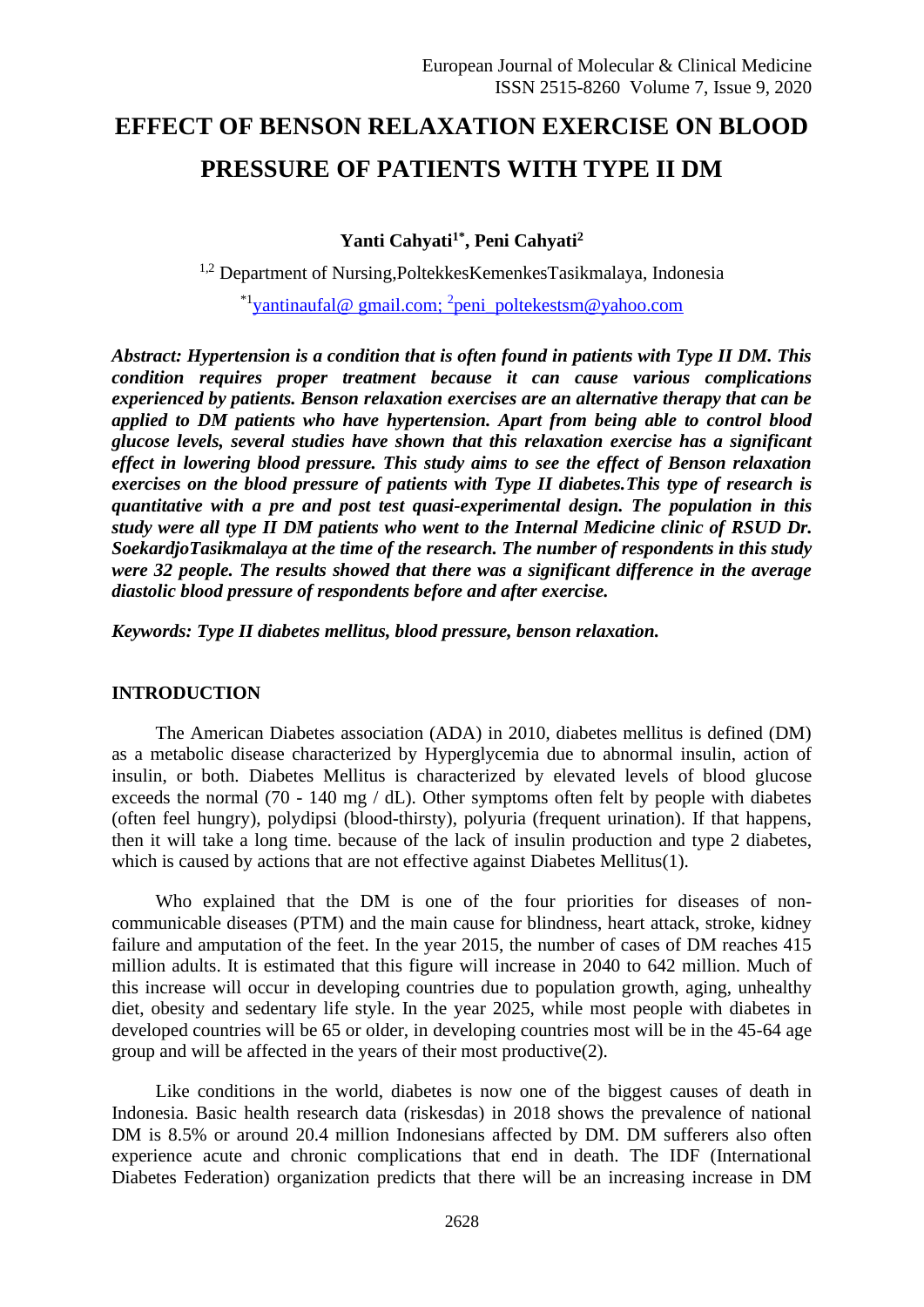cases in Indonesia. This must be responded to with a fast and structured handling involving various scientific disciplines. Preventive and curative efforts must continue to be carried out to support the healing of DM patients(1).

Diabetes requires proper care so as not to cause more severe complications. In principle, diabetes therapy aims to normalize insulin activity and blood glucose levels in an effort to reduce the occurrence of vascular complications and neuropathic. The goal of therapy for each type of diabetes is to achieve normal blood glucose levels without hypoglycemia and serious disturbances in the activity patterns of the patient. There are five components of diabetes management, diet, exercise, monitoring, therapy if necessary and education(3).

Hypertension is known as one of the factors that are associated with diabetes. Hypertension is defined as systolic blood pressure greater than or equal to 140 mmHg or increase in diastolic blood pressure greater than or equal to 90 mmHg(3). Abnormalities of glucose, insulin and lipoprotein metabolism play a role in the formation of primary hypertension and its complications. The high concentration of insulin in the blood stimulates activity of the sympathetic nervous system (SNS) and impairs nitric oxide-mediated vasodilation. The vascular endothelium is known to be the source of various vasoactive substances. In some people with hypertension, the vasodilatory response to nitric oxide is inhibited. Other inhibitory effects include vascular hypertrophy and increased renal salt reabsorption(4).

Hypertension that occurs in DM patients can aggravate the patient's condition, this is due to the emergence of long-term complications as a result of increasing blood pressure.To treat hypertension, a decrease in heart rate, volume volume or TPR (Total Peripheral Resistance) can be done. Pharmacological and non pharmacological interventions can help a person reduce their blood pressure(5). In some people, weight loss seems to reduce blood pressure, this is due to a reduction in the workload of the heart so that heart rate and stroke volume are also reduced. Exercise, especially when accompanied by weight loss, can also lower blood pressure by decreasing resting heart rate and possibly TPR. Exercise also increases levels of High density Lipoprotein (HDL) which can reduce the incidence of hypertension associated with atherosclerosis. Quitting smoking is important to reduce the long-term effects of hypertension because cigarette smoke is known to decrease blood flow to various organs and can increase the work of the heart. Relaxation techniques can also reduce heart rate and TPR by inhibiting the sympathetic nervous stress response(6).

Research on the effects of relaxation on reducing the blood glucose level in patients of DM has also been performed widely. The results show that there is a significant decrease, so it is recommended that diabetic patients can relax. Relaxation Benson is a therapy complementation and modalities which is good for diabetic patients.Benson relaxation will cause a decrease in physical and psychological stress which in concept can reduce epinephrine, reduce cortisol, reduce glucagon and reduce thyroid hormone. All of this has a positive effect in lowering blood glucose levels(7). Reducing stress levels and achieving a relaxed condition in DM patients has a good effect in reducing blood sugar levels. Therefore, various attempts were made to make DM patients in a relaxed condition. This relaxation can also reduce the patient's blood pressure significantly.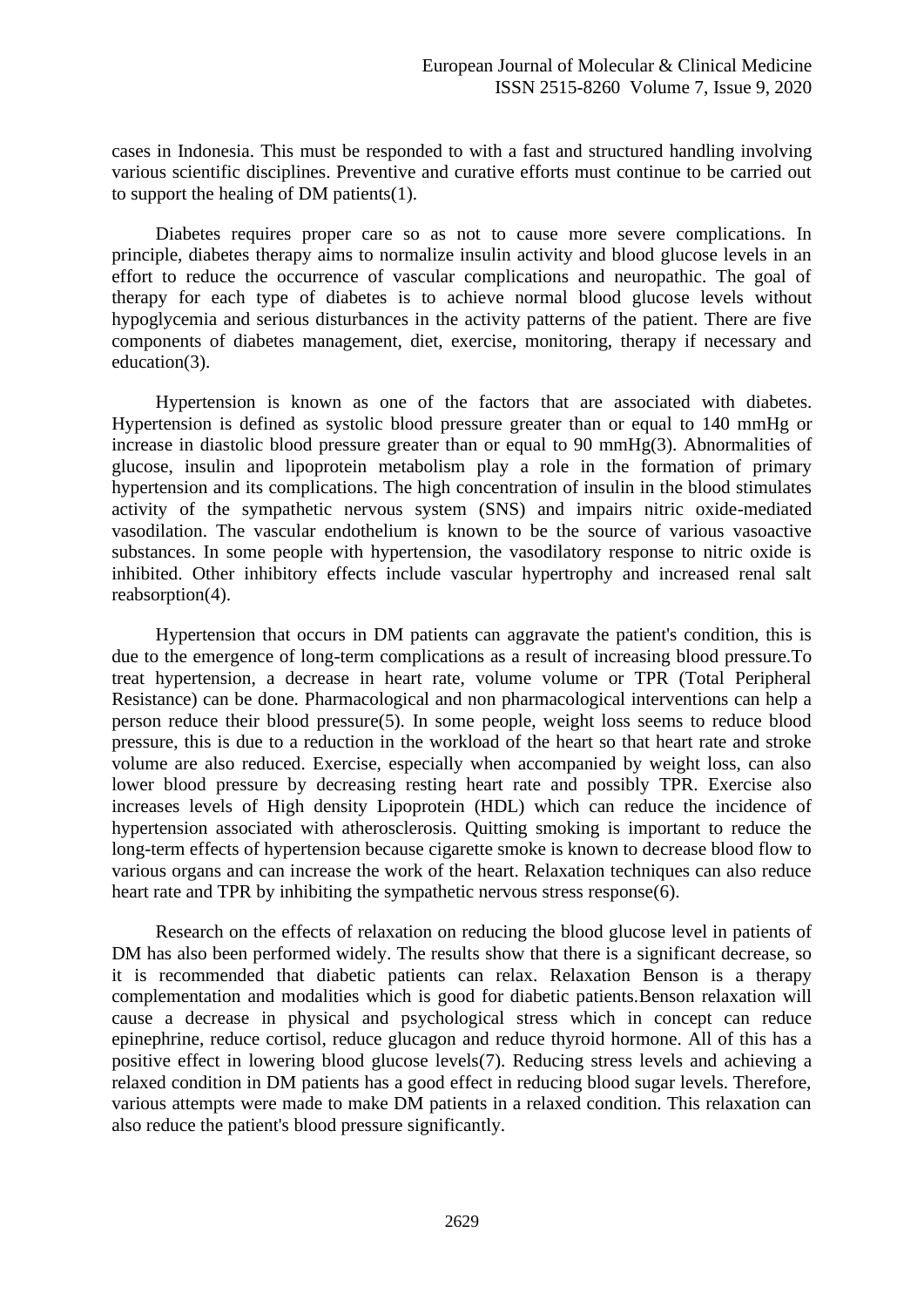#### **LITERATURE REVIEW**

According to Balck and Hawk(5), diabetes is a chronic and progressive disease characterized by the body's inability to metabolize carbohydrates, fats and protein resulting in increased blood glucose levels (hyperglycemia). Type 2 Diabetes, generally occurs at the age of more than 30 years with obesity. Because it is associated with patients with glucose slow, impaired glucose progressive, type 2 diabetes is sometimes not detected for many years. When symptoms are experienced, they often complain of fatigue, irritabilitas, polyuria, polydypsy, difficult to heal skin wounds, skin Infections vagina, or the vision bleak (when blood sugar is very high)(3). In type 2 diabetes patients, about 75% are detected incidentally when routine laboratory tests done. As a result, if acute diabetes is not detected in the long term, complications (eye disease, nerve disease peripheral, vascular disease) will continue to evolve before the actual diagnosis has been confirmed(3).

Insulin resistance is associated with obesity, the main treatment for type 2 diabetes is weight loss. Exercise is also important in increasing the effectiveness of insulin. Oral hypoglycemic drugs (OHO) are given when diet and exercise fail to control blood sugar levels. If the maximum dose has not succeeded in lowering blood glucose, additional oral medications may be given. Insulin may be added to oral drug therapy, or the patient may switch to insulin therapy. There is continuous insulin therapy that is continuous, some is temporary (used at certain times, for example when acute physical stress is sick or undergoing surgery)(3).

One of the conditions that often accompanies Type II DM patients is an increase in blood pressure as a result of high blood glucose levels. This condition requires serious handling. Apart from controlling blood glucose levels, this hypertensive condition can be overcome with complementary measures such as Benson relaxation exercises.This relaxation technique was first proposed by Dr. Herbert Benson in 1976. He has found that meditation will lead to the regulation of physiological changes in the response to fight-or-flight, including decreased oxygen consumption, heart rate, respiratory rate and blood lactate. Nursing treatment with this technique will reduce the endocrine effect of chronic stress(8).

Endocrine effects due to stress, diabetes patients will trigger the release of some hormones which causes an increase in blood sugar levels, glucagon, growth hormone and glukortikoid. Glucagon acts against insulin. Glucagon is the main hormone to increase blood sugar by stimulating the glikogenisis, lipolysis and gluconeogenesis. Epinephrine exert glucose through glikogenisis, the effect of which will increase the circulation of fatty acids free. Growth hormone, decrease glucose uptake by the tissues of the body, probably through a decrease in insulin receptors. And the last is the glucocorticoids, especially cortisol, which will support the actions of glucagon. In addition, the glucagon will also reduce the use of insulin peripheral, improve glikogenisis and gluconeogenesis.

Relaxation is a nursing intervention with the intention of being able to independently the patient, because relaxation can be done by the patient himself after being given learning. The concept of relaxation techniques is part of the self-care theory put forward by Dorothee Orem. This self-care theory assumes that 1) humans need input for themselves and their environment; 2) the power to do something that needs to be trained in nursing care for himself and others; 3) adults also sometimes experience limitations to care for themselves and others; 4) humans are born, develop and are able to take care of themselves and others; 5)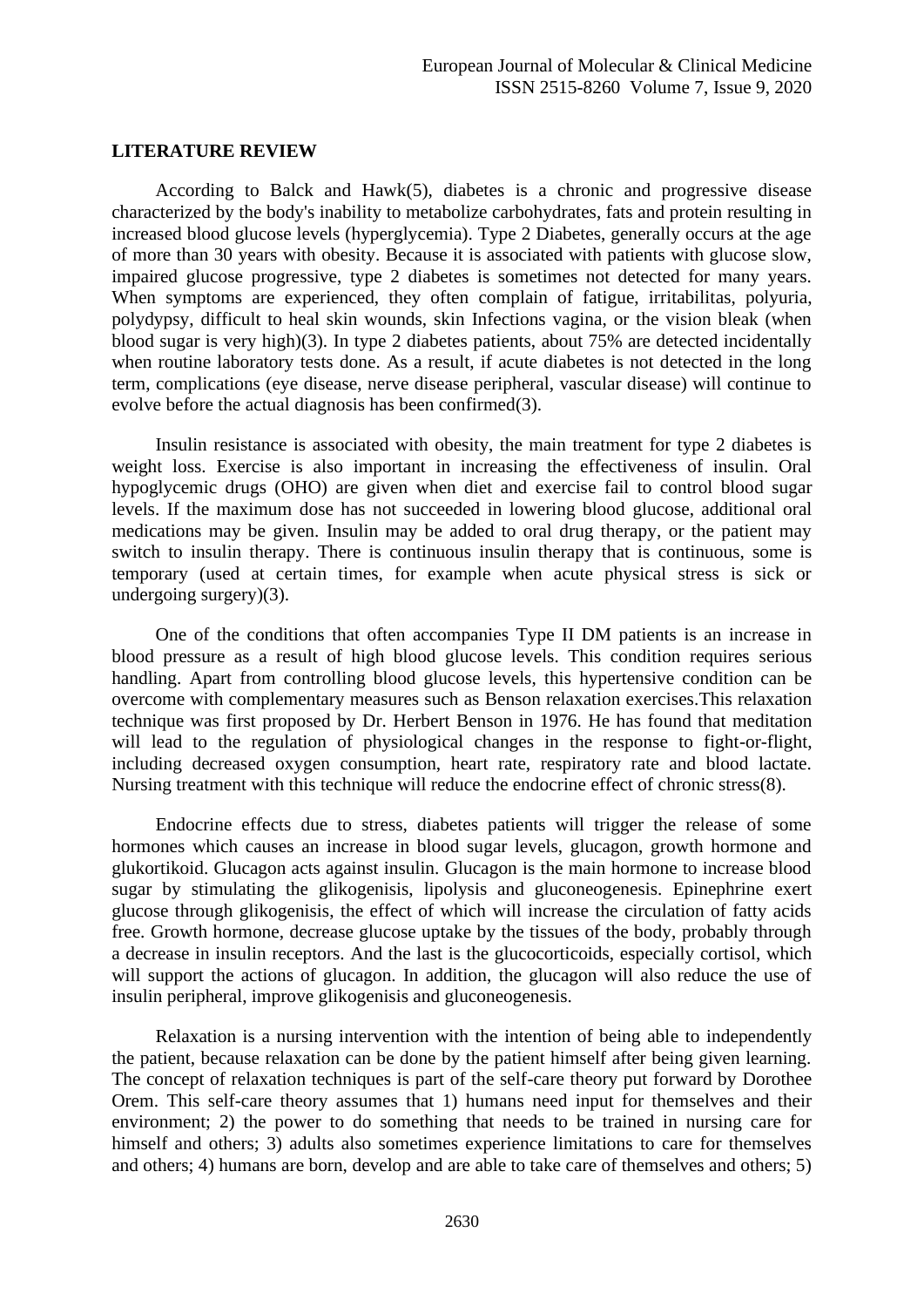human relations and duty to provide self-care. So relaxation is a self-care activity after being given an explanation by the provider.

Benson relaxationcombines deep breath relaxation techniques with involvementbeliefs held. This mattercauses the acceleration of occurrencerelax state and multiplybenefit from the relaxation response. Benson's relaxation therapyis a relaxation therapycombines breath relaxation techniquesdeep and relaxation of religion or beliefprovide multiple benefitsdouble in awakeningserenity in humans. If humanalready in a calm state,the parasympathetic nerves are stimulatedwhile the sympathetic nerves willinhibited stimulation, so it willcame a sense of comfort

## **METHODOLOGY**

This type of research is quantitative with a pre and post test quasi-experimental design. This study was intended to analyze the effect of Benson relaxation on the blood pressure of DM patients. This research was conducted at RSUD Dr. Soekardjo Tasikmalaya. The sample size was 32 respondents who were selected using purposive sampling.Inclusion criteria for this study were Type II DM patients, minimum age 35 years and maximum 65 years, received relatively the same antihypertensive therapy, routinely went to the hospital, and were willing to become respondents. The exclusion criteria of this study were metabolically unstable conditions.

The research instruments used to see the characteristics of the respondents included initials, age, gender, education level, occupation, marital status, initial and late systolic blood pressures and initial and late diastolic blood pressures. Blood pressure is measured using an electric tensimeter, the results are recorded in the form of systolic and diastolic pressures in mmHg. Data collection activities were carried out by training the respondents to do the Benson relaxation exercises, then doing them at home for 2 weeks. Blood pressure was measured the first time before exercise and two weeks after exercise. This study only involved respondents who were willing to be involved consciously and without coercion. Before the research was carried out, the researcher explained the objectives, benefits and research procedures to respondents. Furthermore, the researcher asked the respondent's consent to be involved in the research. After the respondent agrees, the respondent is asked to sign a letter of approval to become the respondent. The researcher applied ethical principles in conducting this research and has received a letter of ethical review from the Health Research Ethics Commission (KEPK) of the Health Polytechnic of the Ministry of Health of Tasikmalaya No. 2019 / KEPK / PE / VII / 0014. Data processing is done by editing, coding, data entry and cleaning. Data that has been processed will then be analyzed.

The analysis used in this study univariate analysis to describe each variable, age, gender, education, profession, marital status, the initial and the end of systematic blood pressure and the diastolic blood pressure. To determine the relationship between two variables (dependent and independent variables) using an analysis of the bivariate. The analysis of the bivariat used in this research is t-test dependent (paired t-test) to test the difference in blood pressure before and after Benson's relaxation.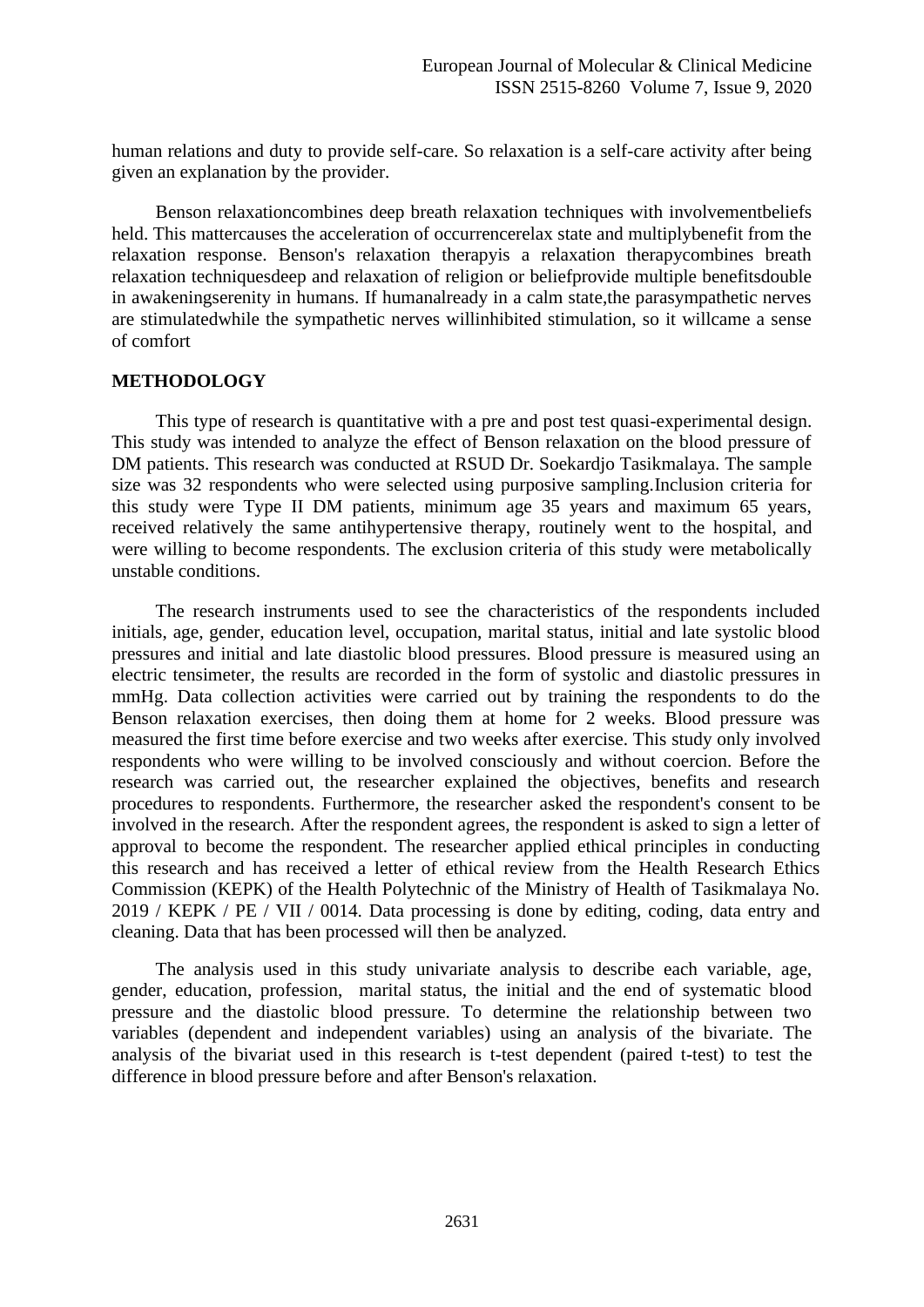#### **RESULT AND DISCUSSION Result**

**Table 1: Distribution of Respondents by Age, Initial Systolic Blood Pressure, End Systolic Blood Pressure, Initial Diastolic Blood Pressure and End Diastolic Blood Pressure at RSUD Dr. SoekardjoTasikmalaya**

| Variable                 | <b>Mean</b> | <b>SD</b> | Min - Max | 95% CI        |
|--------------------------|-------------|-----------|-----------|---------------|
| Age                      | 53.97       | 7.84      | $35 - 65$ | 51.14-56.80   |
| Initial Systolic         | 143.34      | 16.21     | 110-168   | 137.50-149.19 |
| End Systolic             | 142.41      | 17.57     | 112-177   | 136.07-148.74 |
| <b>Initial Diastolic</b> | 143.38      | 18.85     | 109-189   | 136.58-150.17 |
| <b>End Diastolic</b>     | 85.41       | 9.44      | 88-104    | 82-88.81      |

Based on table 1 above, it can be seen that the mean age of the respondents was 53.97, the average initial systolic pressure was 143.34, the average end systolic pressure was 142.41, the average initial diastolic pressure was 143.38 and the average end diastolic pressure was 85.41.

| <b>VARIABLES</b>      | <b>TOTAL</b> | $\frac{0}{0}$ |  |
|-----------------------|--------------|---------------|--|
| <b>Gender</b>         |              |               |  |
| 1. Male               | 10           | 31.20         |  |
| 2. Women              | 22           | 68.80         |  |
| <b>Education</b>      |              |               |  |
| 1. Basic              | 7            | 21.90         |  |
| 2. Intermediate       | 15           | 46.90         |  |
| 3. High               | 10           | 31.20         |  |
| <b>Profession</b>     |              |               |  |
| 1. Work               | 12           | 37.50         |  |
| 2. Does not work      | 20           | 62.50         |  |
| <b>Marital status</b> |              |               |  |
| 1. Married            | 27           | 84.40         |  |
| 2. Not Married        | 5            | 15.60         |  |
| <b>TOTAL</b>          | 32           | <b>100</b>    |  |

**Table 2: Distribution of Respondents by Gender, Education Level, Profession and Marital Status at RSUD Dr. SoekardjoTasikmalaya**

Based on the data in table 2 above, it can be seen that most of the respondents are women (68.80%), most of the respondents have middle education (46.90%), most of the respondents are not working (62.50%) and most of the respondents (84.4%) are married.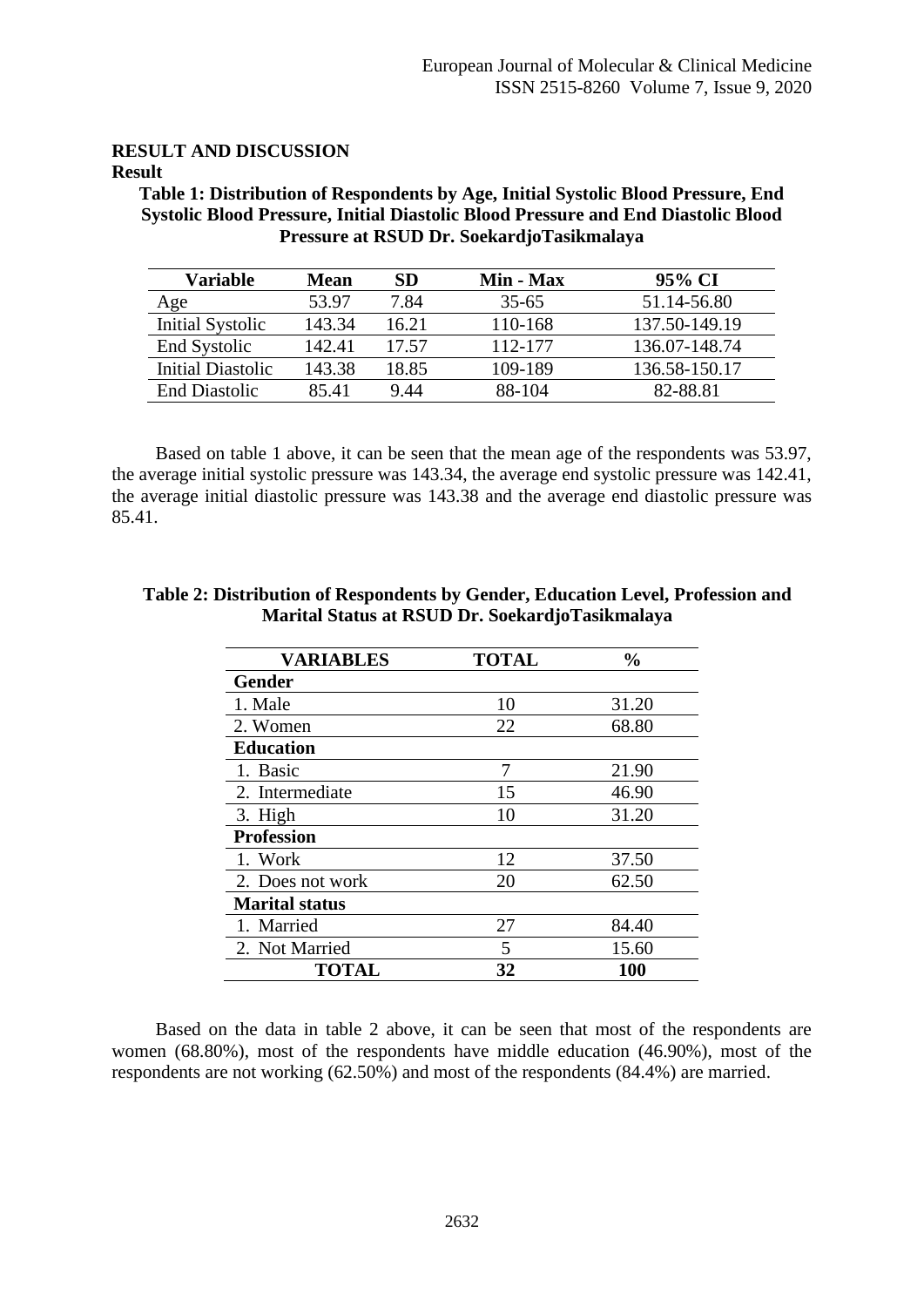| Variable                       |               | Mean   | SD    | <b>SE</b> | p-Value |
|--------------------------------|---------------|--------|-------|-----------|---------|
| <b>Systolic Blood Pressure</b> | <b>Before</b> | 143.34 | 16.21 | 2.87      | 0.745   |
|                                | After         | 142.41 | 17.57 | 3.11      |         |
| Diastolic Blood Pressure       | <b>Before</b> | 143.38 | 18.85 | 3.33      | 0.0005  |
|                                | After         | 85.41  | 9.44  | 1.67      |         |

#### **Table 3: Distribution of Average Blood Pressure Before and After Intervention at RSUD Dr. Soekardjo Tasikmalaya (n = 32)**

Table 3 displays the average blood pressure systematically before intervention 143.34 mmHg, while blood pressure systematic the average after the intervention is 142.41 mmHg. The results of the test statistics reach p-value.745, it could be concluded that there is no significant difference between the blood pressure systematic the average before and after the intervention.

The average diastolic blood pressure the mean before intervention is 143.38 mmHg, while the average diastolic blood pressure which means after the intervention it 85.41 mmHg. The results of the test statistics reach p-value 0.0005, it can be concluded that there is a significant difference between the average blood pressure diastolic before and after the intervention.

To further clarify the comparison of the average blood pressure before and after the intervention is described in table 4 below:

| Table 4: Comparison of Changes in Average Blood Pressure Before and After |
|---------------------------------------------------------------------------|
| Intervention at RSUD Dr. Soekardjo Tasikmalaya ( $n = 32$ )               |

| Variable                       | Mean<br><b>Before</b> | Mean<br>After | Change          | Mean                                             |
|--------------------------------|-----------------------|---------------|-----------------|--------------------------------------------------|
| <b>Systolic Blood Pressure</b> | 143.34                | 142.41        | Down by<br>0.93 | The systolic blood<br>pressure decreases         |
| Diastolic Blood Pressure       | 143.38                | 83.41         |                 | Down 59.97 Decreased diastolic<br>blood pressure |

Table 4 above clearly shows that the average systolic blood pressure which means before the intervention is 143.34 mmHg and diastolic blood pressure average is 143.38 mmHg, after the intervention blood pressure systematically turned into 142.41 and diastolic blood pressure become 8341, means that there is a change. the value of is 0.93 mmHg for blood pressure a systematic and 59.97 on Tuesday mmHg for diastolic blood pressure, so it can be concluded that systematic and diastolic blood pressure has decreased after the intervention relaxation Benson relaxation.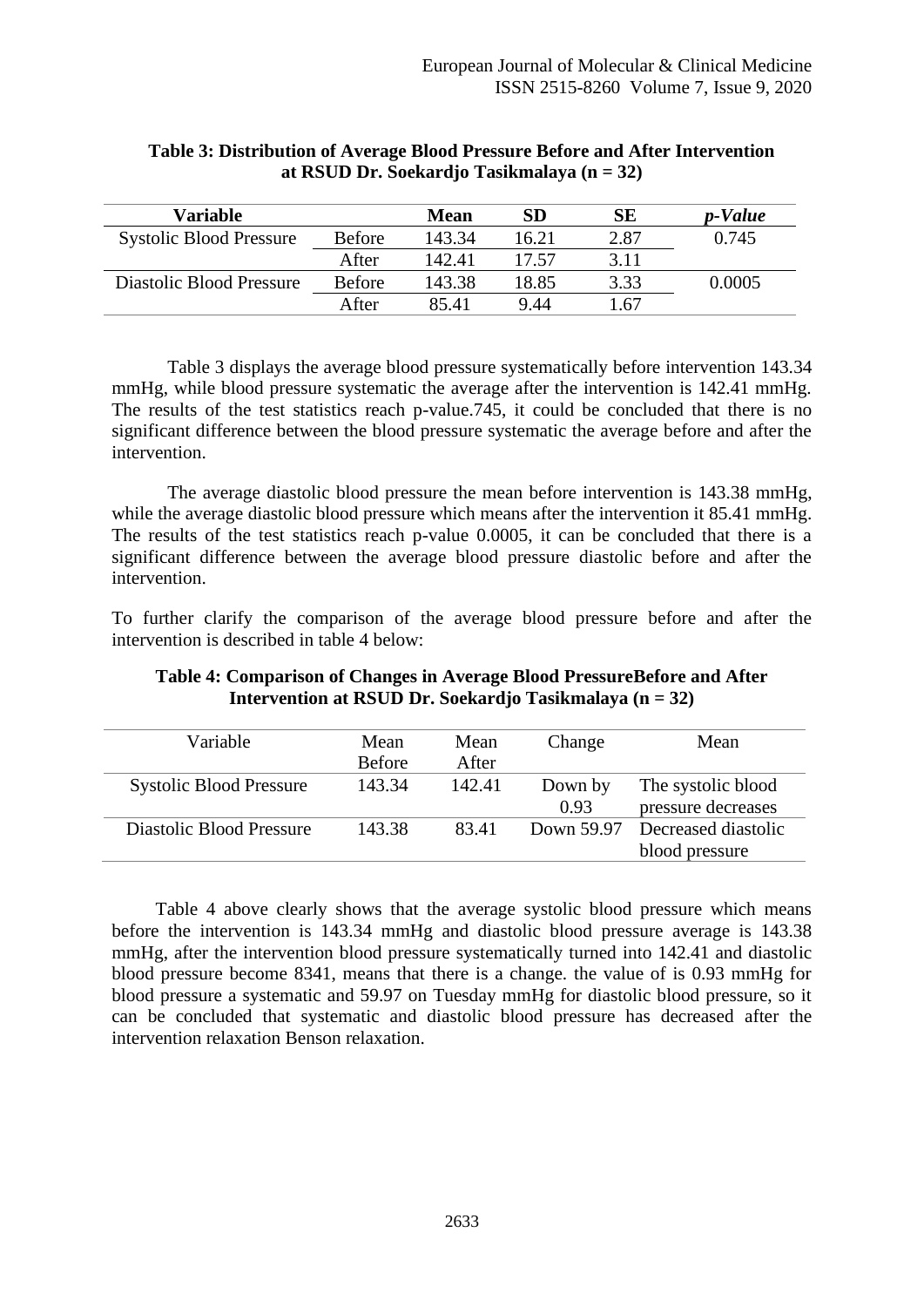## **DISCUSSION Respondent Characteristics**

The results showed that the mean age of the respondents was 53.97 years. This is in line with the theoretical concept put forward by Black and Hawk(5), it explains lifespan is one of the factors that leads to hypertension.Increasing blood pressure with increasing age. It is often associated with changes in the stiffness of arteries and in in arteriolar, while large arteries are generally caused by changes in the structure of arthiosklu, changes in the structure and calcium. This increase is initially seen from the pressure wave of the artery to the heart during deployment of the blood pressure and the wave-this wave is back for a systematic cause an increase in systolic blood pressure and increase puls(4).

According to Pinto in Rosdiana(6)It is stated that the increase in vascular resistance in the small blood vessels also causes diastolic blood pressure to increase at the age of more than 50 years and despite the increase in the resistance of blood vascular, increased systematically also cause blood pressure systematically leads to increased blood pressure.Other causes that affect the increase in blood pressure in the elderly reduces the sensitivity of the baroreceptor, the increase in response to stimulation of the sympathetic nerve, changes in metabolism and sodium and changes in relationship to the renin aldosterone (9).

The results showed that on average the respondents were female. Research results from Song, JJ., Ma, Z., Wang, J. et al(10)showed gender differences in risk factors and awareness, treatment, and control of hypertension. There are significant differences in the epidemiology and clinical characteristics of hypertension between men and women. In addition, sex differences have been associated with certain types of hypertension, including postmenopausal hypertension, and hypertensive disorders of pregnancy. Sex differences have been seen in the prevalence and determinants of hypertension and prehypertension. This study summarizes gender differences in the clinical features and determinants of hypertension and the mechanisms underlying the causes of hypertension. However, the awareness to control for increased blood pressure is greater in women than in men, the prevalence of hypertension is higher in men than women until after menopause, and although the American College of Cardiology / American Heart Association Guidelines recommend similar treatments for men and women. From several studies it can be concluded that different interventions are needed in the efforts to prevent and treat hypertension in men and women $(11)$ .

Hypertension is more common in the population diabetic elderly (age65 years) than in the general population and showed the prevalence of which increases with age. Mellitus and hypertension are independent risk factors for morbidity and cardiovascular deaths. Blood pressure target that is optimal have not yet been identified in patients with diabetes and hypertension. Diabetic patients with hypertension require specific treatment. A blood pressure target less than 130/80 mmHg should be achieved for all elderly patients with hypertension and DM, especially those at risk of cardiovascular high. When the drugs necessary to control blood pressure optimally as an aide to lifestyle measures, both diuretics thiazide, angiotensin converting enzyme enzyme inhibitors, or blocking the calcium channels, should be considered as initial therapy. The combination of drugs is usually necessary in these patients because blood pressure control is difficult to achieve in patients with diabetes than those without diabetes (11).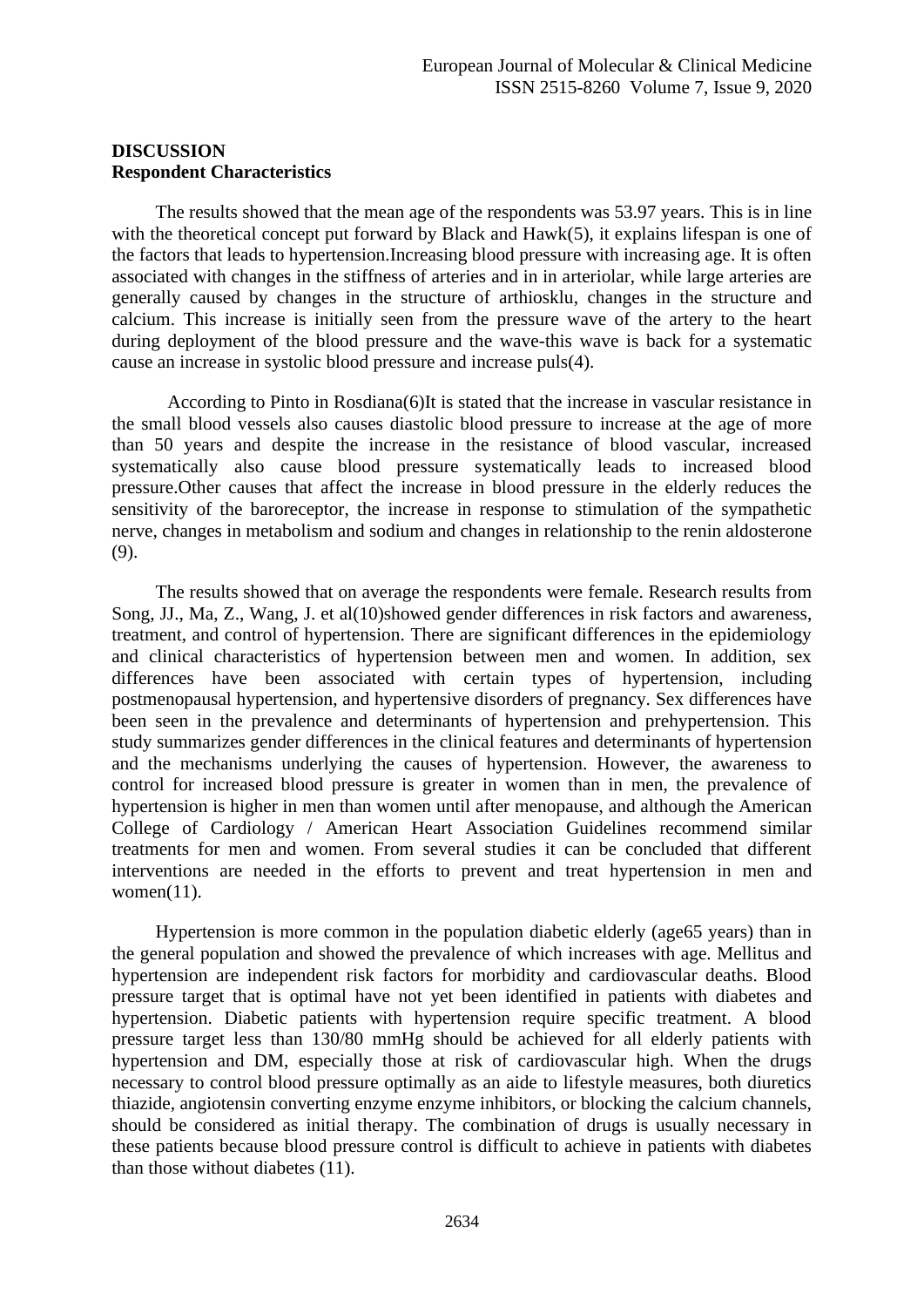The results of this study indicate other characteristics of the respondents, where the majority of the respondents have secondary education, not work and get married. Hypertension known to be caused by multi-plant, could be due to genetic factors, lifestyle or other damage such as diabetes. Sedentary lifestyle and stress are important risk factors for hypertension. The psychological condition known to have a close relationship with hypertension the pressure is high, work load, the condition of marital status, including factors which often trigger psychological stress, so it is expected to have a close relationship with hypertension hypertension(12).

A study was conducted to study the prevalence and risk Factors of hypertension among bank employees in Maharashtra in January 2014 to assess the prevalence and risk Factors of hypertension among bank employees in Maharashtra in the West. Using the sampling method was multi stage, a total of 340 bank employees from 40 branches of which met the inclusion criteria included in the study. The results show that the prevalence of hypertension is of 39.7% and pre-hypertension is of 41.8% among the population studied. Social factorsdemographic such as age, Male gender, family History of hypertension, mode of Travel, physical activity, Excess weight, annual service, coffee intake and Smoking have shown the association of hypertension significant hypertension hypertension(13).

Correspondingly, there is a high prevalence of hypertension and preahypertensi in highland work for the Chinese population, but with very low levels of awareness, treatment and control. Monitoring hypertension in the workplace and intervention program that aims to change risk factors such as body mass index is high, the use of tobacco, alcohol and the improper use of the drug antihypertensi necessary(14). in addition thathypertensi occurs mostly at the level of sosioekonomik low. Work, social class, economic, and personal characteristics can lead to stress. Stress will increase peripheral vascular resistance and cardiac output so that it will stimulate the activity of the sympathetic nervous $(6)$ .

## **Effect of Benson Relaxation on Blood Pressure in DM Patients**

The results of this study show that there is no difference in the blood pressure which means systematic patient after the relaxation of Benson, but there are very significant differences in diastolic blood pressure of patients with DM after the relaxation of Benson. Although statistically there was no difference in systolic blood pressure, there are changes in blood pressure, which means systematic, although not by change in diastolic blood pressure.

Habert Benson (2008) states that the combination of relaxation techniques and the strength of good belief is a success factor in relaxation. The element of belief that will be used in the intervention is the element of religious belief. The element of belief that is entered is the recitation of words or sentences that are in accordance with the respective religious beliefs, accompanied by an attitude of resignation (15),(16). Relaxation conditions will have a good impact on DM patients, because during relaxation stress hormones that trigger an increase in blood sugar levels and trigger an increase in blood pressure will not be released by the body.

RelaxationBenson combines deep breath relaxation techniques with engagingbeliefs held. This mattercauses the acceleration of occurrencerelax state and multiplybenefit from the relaxation response. Benson's relaxation therapyis a relaxation therapycombines breath relaxation techniquesdeep and relaxation of religion or beliefprovide multiple benefitsdouble in awakeningserenity in humans. If humanalready in a calm state,the parasympathetic nerves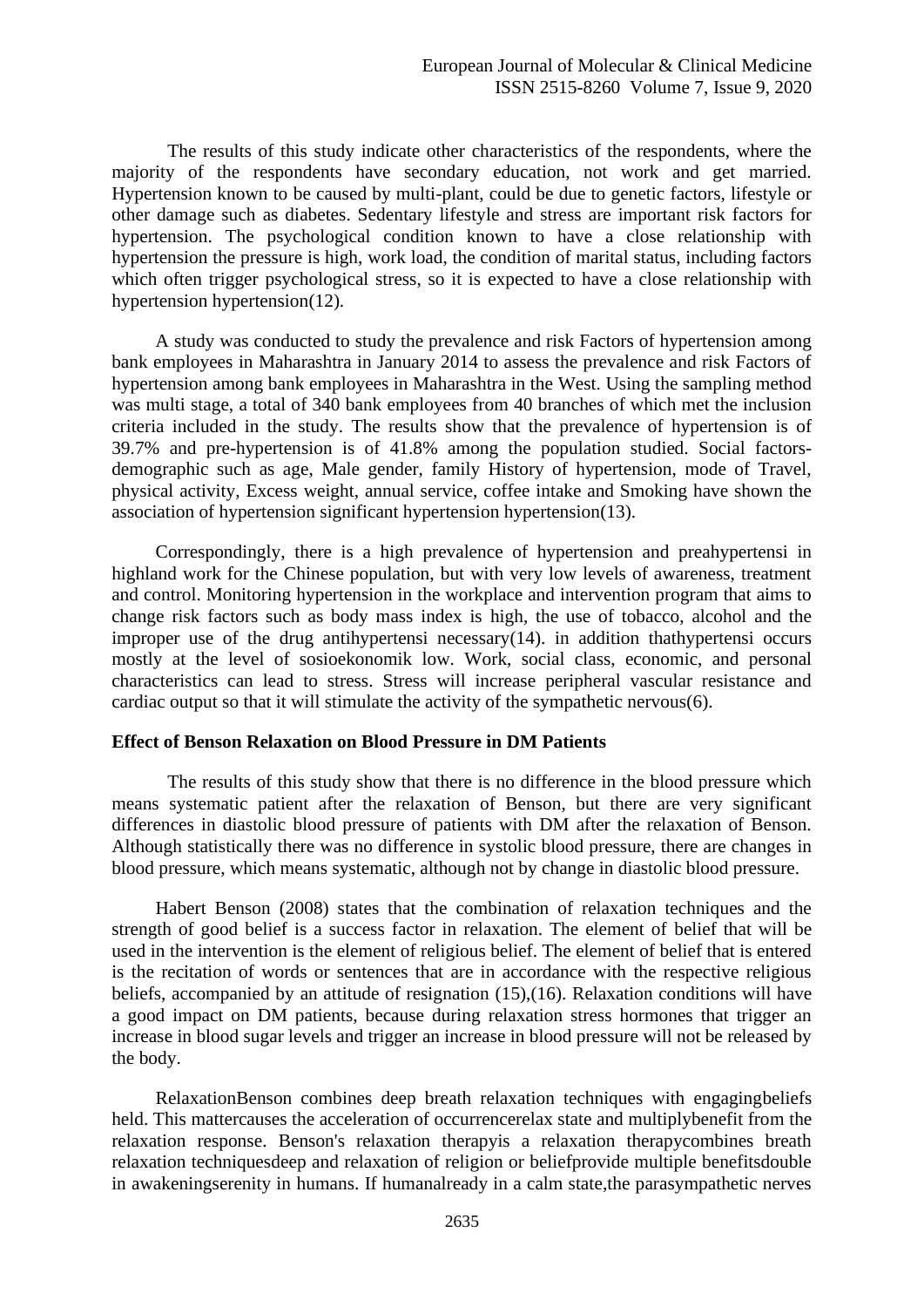are stimulatedwhile the sympathetic nerves willinhibited stimulation, so it willcame a sense of comfort Benson relaxation exercises are known to provide a relaxed feeling and provide calm. If this condition is maintained for a long time, DM patients will be able to maintain a more stable blood sugar and be able to control blood pressure within normal limits. This is in line with research conducted by Ratnawati(7) which showed that modified Benson relaxation exercises could reduce anxiety and control patients' blood sugar levels more effectively.

In relation to the hypertensive conditions experienced by DM patients, this benson relaxation is very beneficial because it can control blood pressure better. This is in line with Atmojo's research results(17), Simandalahi(18)which states that Benson relaxation exercises performed by hypertensive patients can significantly reduce blood pressure. By developing the results of research on alternative methods of lowering blood pressure with relaxation therapy, various alternative methods of relaxation were developed which are known to be successful in reducing the increase in blood pressure of hypertensive patients. Autogenic relaxation technique which is the result of Sumantrie's research(19)used as an alternative therapy in overcoming blood pressure problems in the elderly or the elderly in addition to medical therapy. Likewise, the yoga relaxation method has a good effect on lowering blood pressure(20). The results of this study are in line with those of other researchers who concluded that relaxation exercises, especially benson relaxation, can significantly reduce blood pressure in patients with Type II diabetes.

# **CONCLUSION**

The results of this study indicate that the average age of the respondents is 53.97 years, the average systolic blood pressure before exercise was 143.34 mmHg and after exercise 142.41, the average diastolic blood pressure before exercise was 143.38 mmHg and after exercise 83.41 mmHg. Most of the respondents are women with secondary education and not working. The results of further analysis showed a significant difference in diastolic blood pressure before and after doing Bennson relaxation exercises. Researchers recommend implementing this relaxation exercise as an alternative effort in controlling blood pressure in Type II DM patients.

## **REFERENCE**

- 1. Soelistijo Soebagijo Adi. Guidelines for the Management and Prevention of Type II Diabetes Mellitus in Indonesia in 2019. PB Perkeni; 2019.
- 2. World Health Organization (WHO). Diabetes. 2017. p. https://www.who.int/.
- 3. Smeltzer SC, Bare BG, Hinkle JL. Brunner & Suddarth's Textbook of medical-surgical nursing. 11 th. Philadelphia: Lippincott William & Wilkins; 2010.
- 4. Lewis SL, Bucher L, Heitkemper MM, Harding MM, Kwong J.Medical-surgical nursing: assessment & management of clinical problems. 10th ed. St.Louis, Missouri .: Mosby-Year Book, Inc; 2017. 1776 p.
- 5. Black, JM, & Hawks J. Medical surgical nursing clinical management for positive outcomes. St. Louis Missouri: Elsevier Saunders; 2010.
- 6. Rosdiana I, Cahyati Y. Effect of Progressive Muscle Relaxation (PMR) on Blood Pressure among Patients with Hypertension. 2019; 2 (1): 28–35.
- 7. Ratnawati D, Siregar T, Wahyudi CT. Modified Benson Relaxation Therapy Effectively Controls Blood Sugar in the Elderly with Diabetes Mellitus. J Medicine and Health. 2018; 4 (2): 83–93.